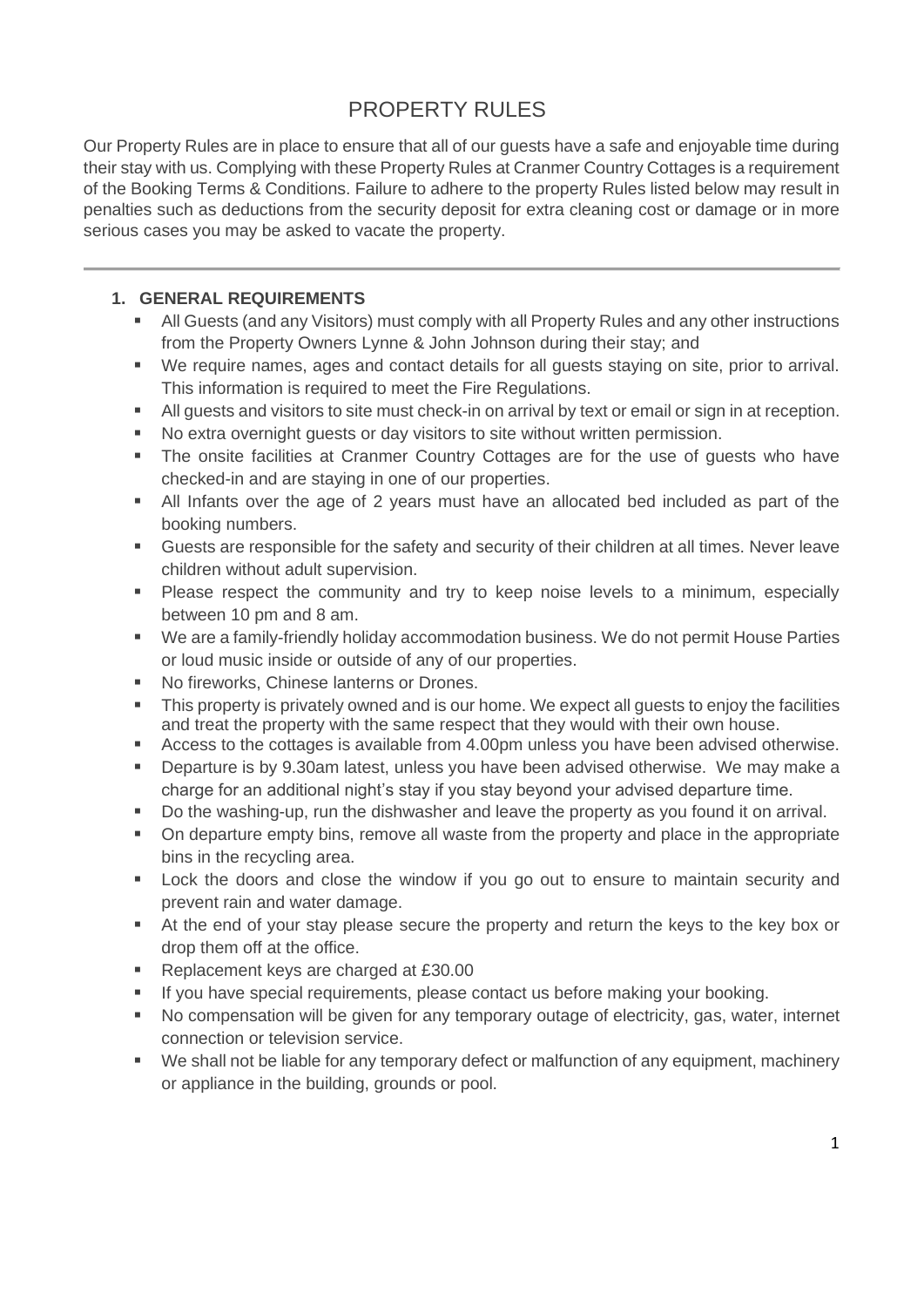# **2. SECURITY DEPOSIT**

In making a booking you accept responsibility for any theft, breakage or damage caused by you, pets or any member of your party and agree to indemnify us in full for any loss that we may incur as a result.

- A security deposit of the amount shown on the booking form is required to be held against your default credit/debit card for the duration of your stay. The monies will be returned within 7 days of the end of your holiday, (less any reasonable costs for breakages, damage etc. if applicable).
- Please note that if any keys issued are not returned at the end of your stay, then the cost of replacement will be charged to you.

## **3. DAMAGES & BREAKAGES**

Please treat the facilities & accommodation with due care so that other guests may continue to enjoy them. If something is missing or damaged in the accommodation, guests should let us know immediately, so that we can take the appropriate action. If there has been any damage or breakages during your stay, we would be grateful if you could report them promptly, especially before check-out.

- The accommodation will be inspected at the end of the holiday and there may be a charge for any loss or damage.
- **E** All inventory items must remain in the property and not be taken to another property.

# **4. GROUP BOOKINGS**

Group bookings are accepted in our communicating and adjacent properties, booked together for everyone's comfort and privacy.

- The "Booking-Lead" is responsible for ensuring maximum visitor numbers are not exceeded; and those members of the group are complicit with these House Rules.
- The Booking-Lead must provide the entry key box codes, allocate beds and properties to the group prior to arrival
- Where two or more properties have been booked together and form a group booking, we request that no items or furnishings are transferred between cottages.
- Where the inventory is not correct on departure, this will be deemed as additional cleaning and will be charged against the House-keeping deposit monies held for the duration of the booking.

# **5. NUMBER OF PERSONS USING THE PROPERTY**

Under no circumstances may more than the maximum number of persons stated on the web site occupy the property. We reserve the right to refuse admittance if this condition is not observed. Any persons other than members of your party must not use the facilities at Cranmer Country cottages.

## **6. PARTIES OR EVENTS**

Parties and large gatherings of any kind are strictly forbidden at Cranmer Country Cottages; and

- Any small gathering must comply with other rules set regarding noise, and visitor numbers.
- The maximum number of persons using the accommodation at any time must not exceed numbers declared on the booking form and only those listed on the booking form can occupy the property.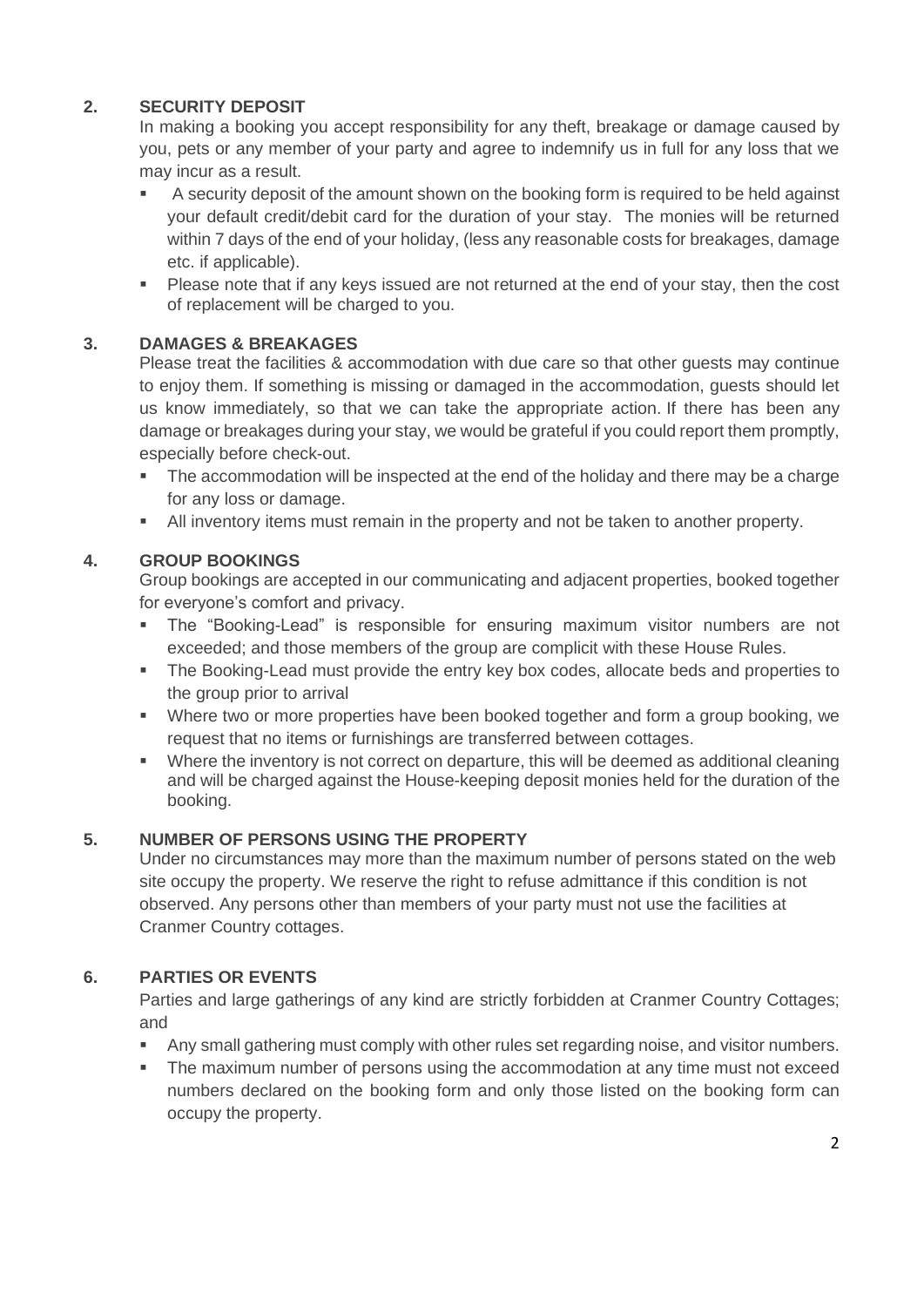■ We reserve the right to terminate the booking without notice and without refund in case of a breach of this condition.

## **7. SMOKING**

NO smoking or vaping allowed on our property.

## **8. WIFI & TELEPHONE**

Wi-Fi is provided for the guest's reasonable use. The guest agrees to reasonable and lawful usage of this service.

- Guest Wi-Fi cannot be quaranteed.
- Rural telephone signal is not great. There is a functional red telephone box on site.

## **9. PARKING**

Designated parking areas are shown on the site map.

- **•** There is no parking in the main courtyard behind the house. This is for unloading only.
- Parking is limited to 2 vehicles per property.
- There is CCTV in the main parking areas for security reasons rural location.

## **10. ACCESS GUIDE**

For guests with particular access & mobility requirements please check our Access Guides to ensure suitability of the property before making a booking. Contact us if you need further advice.

■ Access Guides are available on our website.

### **11. GUEST SAFETY**

On arrival You are required to familiarise yourselves with the following safety info for the property:

- Check the layout of the Property, so that in an emergency You and your party can get out quickly and easily.
- **•** Check the locations of the fire extinguishers and fire blanket and read the instructions for use.
- Take note of the locations of: Stop Cock (water) and fuse board (electricity)
- Candles are not allowed inside the property.
- Read and take note of specific safety information and any appliance instructions provided in the Property or in your Information pack.

## **12. THIRD-PARTY SUPPLIERS (chefs etc)**

If you wish to use the services of a third-party supplier whilst staying at Cranmer Country Cottages you must ask and receive written permission to do so. This may be for a chef, beauty treatments, (Cranmer Country Cottages has a pre-authorised list of private chefs and beauty treatments, baby-sitters etc).

- Cranmer Country Cottages will need to see the third-party supplier's public liability insurance, and any other related/required certification. We will then seek approval from our insurers to allow the third-party activity to take place.
- Cranmer Country Cottages does not accept liability for the activities of these third-party suppliers.
- Hot Tubs or Bouncy Castles are not permitted on site.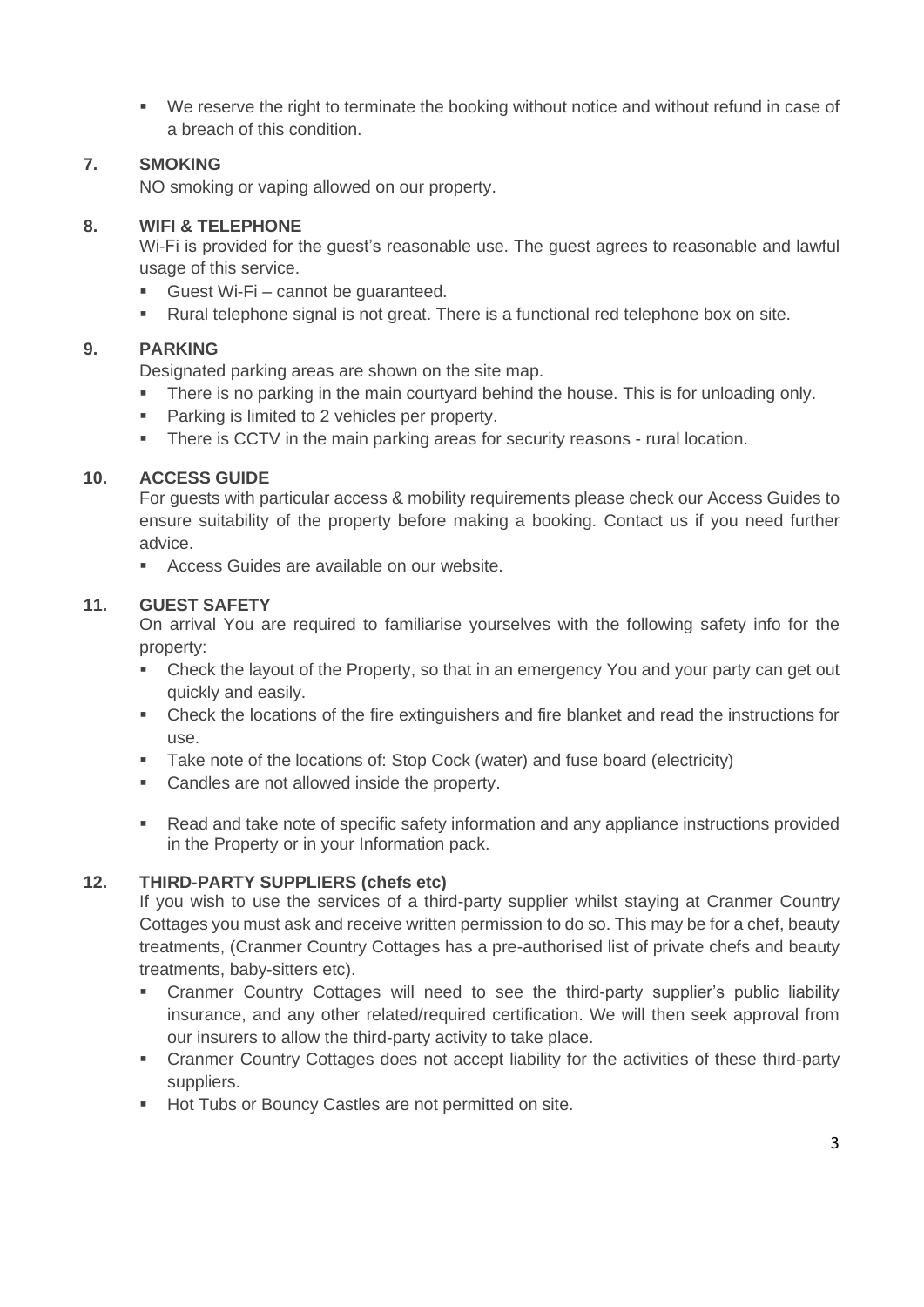### **13. SUPERMARKET DELIVERIES**

Guests are able to arrange a supermarket delivery for the day of arrival. Waitrose Direct, Morrisons, Sainsbury's and Tesco's all deliver to Cranmer Country Cottages.

- We ask for your delivery to be scheduled at a time after your anticipated arrival time.
- The delivery driver will require the bookers name *(the name the cottage is booked in)* and the name of the individual cottage/property. This can be added to your notes section at the time of ordering.
- **•** There may not be anyone around to give him/her directions. Phone signal is poor so he/she may not be able to get hold of anyone and the delivery will be returned to the depot.

### **14. WASTE & RECYCLING**

As part of our housekeeping requirements, we provide a waste and recycling area away from the properties. We ask guests to pre-sort their waste and dispose of it in the correctly marked bins for either: Household/general waste, clean dry recycling or glass.

- **EXECTE:** General household waste i.e.: food waste, nappies, cling film etc.; Or clean dry recyclables: newspaper, cardboard, glass bottles, cans, clean food cartons etc. The bins are clearly marked.
- Do not leave waste outside the properties as it will attract vermin. All waste must be removed from the property and taken to the waste area prior to departure.

#### **15. WATER SUPPLY**

Water for the property comes from a private supply. (Except End Cottage which is supplied by Anglian Water)

- Water is tested to meet statutory regulations by North Norfolk District Council.
- Water is softened using salt & a UV purification system.
- **EXECT** Nitrate levels can fluctuate so the water is not recommended for consumption for babies under 6 months old.

### **16. SEPTIC TANK: KLARGESTER**

We are not on mains drainage. We operate on a septic tank system. This does not use any chemicals as it is a "green system". It is very important that no chemicals bleach or Milton of any kind should be used at Cranmer Country Cottages. We provide all the necessary ecological cleaning materials in the housekeeping Starter box.

- Only human waste and loo paper should be disposed of in the toilet. Only liquids (but not melted fat) should go down the sink waste.
- Wet wipes and personal hygiene products should never be flushed down the loo. They block the tail drains and can cause the drains to back up.

## **17. WOOD-BURNING STOVES**

In properties with a wood burning stove:

- Only use dry and clean wood for combustion in the wood-burning stove.
- **The burning of waste, synthetic materials and other treated or impregnated materials is** not allowed as it is very hazardous to the environment.
- Firewood is not meant to" burn overnight". Never close off the airflow completely, instead let the fire die out and light it again when you need it. Do not close off the airflow completely.
- **Follow the lighting instruction in your House Guide.**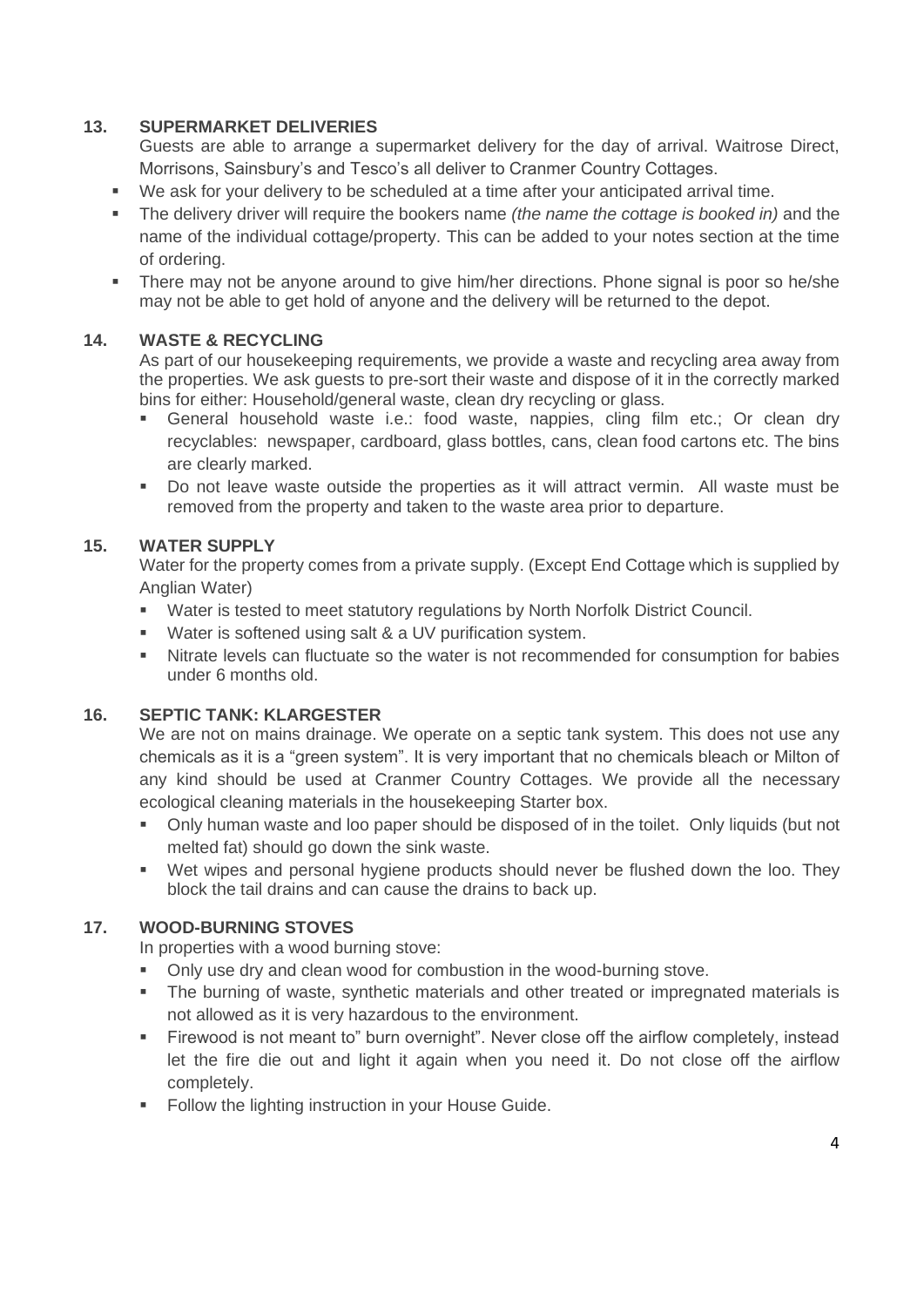### **18. CLEANING & LAUNDRY**

- All properties are thoroughly cleaned between lettings, overseen by our in-house team. If there are any issues on your arrival at the property, please let us know immediately.
- **EXEC** Clean bedding & towels linen is provided by a Swiss Laundry at every changeover.
- Please do not use white cottage towels in the pool or take them to the beach.
- Please do not use the towels for hair dye or fake-tan.
- We reserve the right to make a charge to cover additional cleaning costs if the client leaves the linen or property in an unacceptable condition.

### **19 1 CHARCOAL BARBEQUES**

- Barbecues are provided for your use: the grill must be cleaned and food, ash & debris removed & disposed of in the metal bins located in the bin store.
- Keep children, away from the cooking area.
- Do not leave the barbecue unattended.
- Only use recognised fire lighters or starter fuel and only on cold coals use the minimum necessary and never use petrol
- Please don't put hot ashes straight into a dustbin or wheelie bin they could melt the plastic and cause a fire.
- Use of the barbeque is at your own risk.

#### **19.2 GARDEN PARASOLS**

Garden parasols are provided in the summer weather conditions permitting. The parasols must be furled when not in use, and in windy & wet weather. We will make a charge if the parasol becomes damaged during your stay.

#### **20. FACILITIES**

The communal facilities are strictly reserved for the use of Cranmer Country Cottages guests. We reserve the right to alter or withdraw amenities or facilities or any activities without prior notice; where reasonably necessary due to repairs, maintenance, weather conditions and circumstances beyond our control.

#### **20.1 Swimming Pool**

Guests using the pool must read and agree to adhere to the Pool Safety Rules & Terms of Use before using the pool. The Pool Safety Terms of Use form part of Cranmer Country Cottages Terms of Booking.

For example *(this list is not exhaustive)*:

- Persons under 16 years of age must be accompanied by an adult who is responsible for their behaviour at all times.
- Babies under 12 months old are not permitted in the pool.
- Guests must shower before entering the pool to rinse off sun creams and makeup.
- Infants and Toddlers must wear neoprene fitted Splashabout Happy Nappy.
- No lone swimmers
- No jumping or diving
- No food or drink to be consumed in the pool or changing areas.
- Slides /flip flops or something similar must be worn to and from the pool.
- Emergency exit doors and entry door must remain closed at all times.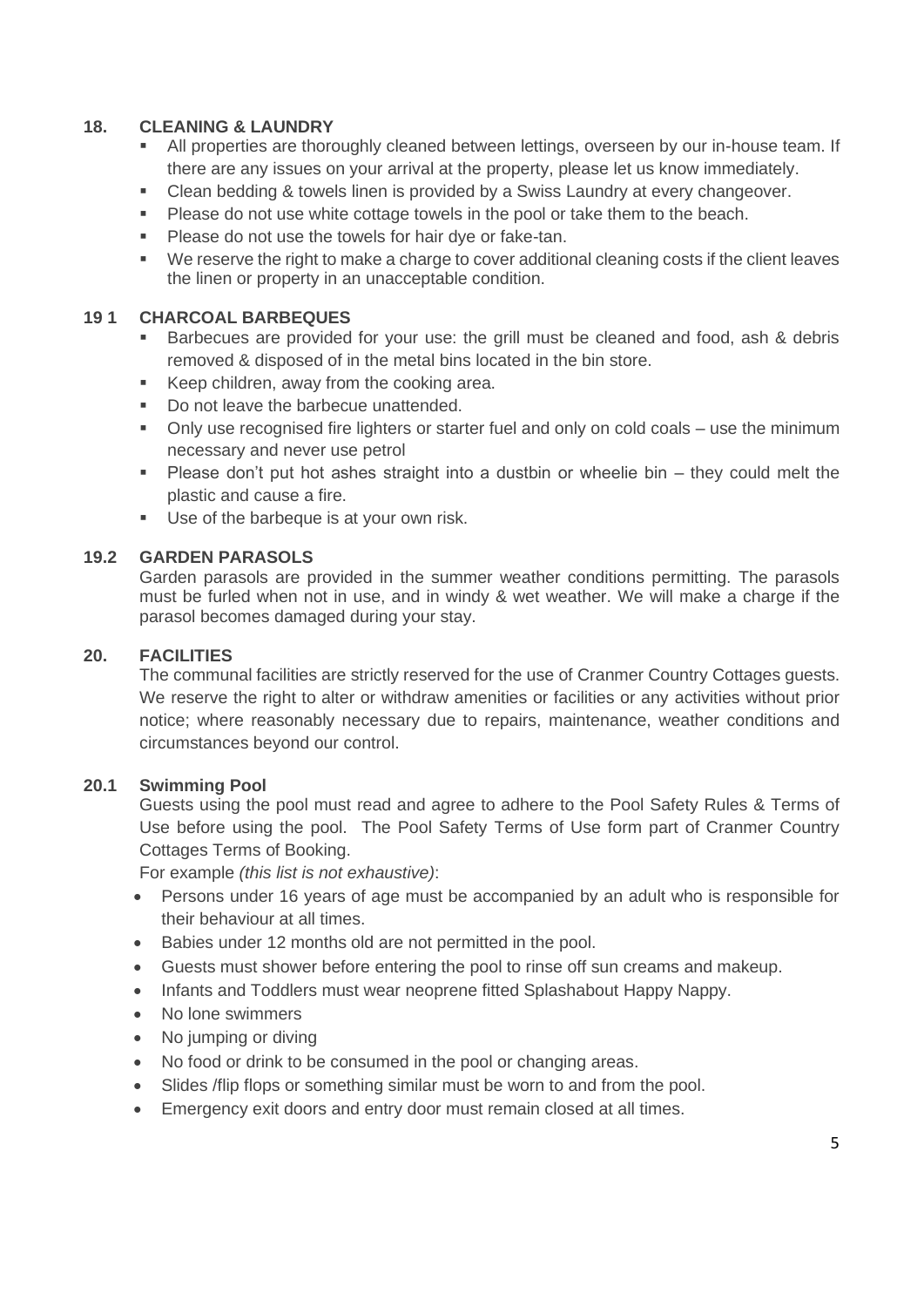- Pool timetable must be adhered to & vacated at the end of the swim session time
- CCTV is in operation in the main Pool Hall to monitor swimmers' behaviour as recommended by our insurers.

# Access to the pool:

An electronic key fob is provided to gain access to the pool at prescribed session times. The key fob is issued to the "Booking-Lead" on the understanding that they and their party understand and agree to abide by our Pool Safety Rules at all times.

- Pool is open between  $7.00$ am  $8.00$ pm (times may be subject to change).
- Please bring your own towels for use in the pool.
- Cranmer Country Cottages reserves the right to alter the rules and available at any time and for any reason.
- The pool key will be cancelled without notice, if the Pool Safety rules and terms of use are not adhered to.

## **20.2 Tennis Courts**

Tennis courts are for playing tennis only. No scooters, bikes or footballs on the courts.

## **20.3 Children's Play Area**

Children must be supervised by a responsible adult at all times.

Play equipment is not suitable for older children.

## **20.4 Games Room**

The games room is open between 9.00am – 9.00pm.

**• Please supervise children under 16 years at all times.** 

## **20.5 Gardens & Recreation Areas**

- Take care when accessing the grassed recreation areas; the ground maybe uneven due to wildlife activity – rabbits & moles.
- **.** In the interest of child safety keep boundary gates closed at all times.
- No loud outdoor music or outdoor noise after 10.00pm.

## **21. PRIVATE AREAS**

The gardens around the Farm House are private and out of bounds to guests.

- There is a deep pond in the front garden of the farmhouse this area is strictly out of bounds to guests.
- The farm barns and surrounding farmland are private and are largely out of bounds to guests.
- **Permission May be granted for a farm walk around the periphery only.**
- Please do not walk through the woods opposite to the farmhouse this is for our neighbours' private access only.

## **22. PETS**

Up to 2 small /medium well- behaved dogs are welcome in **End Cottage** only.

- We do not accept puppies under the age of 1 year.
- Guests must ensure that: Dogs are properly controlled and supervised at all times; dogs are not to be left unattended at the Property; and dogs are not allowed in any of the bedrooms or on any of the furniture. You are advised to bring a pet basket.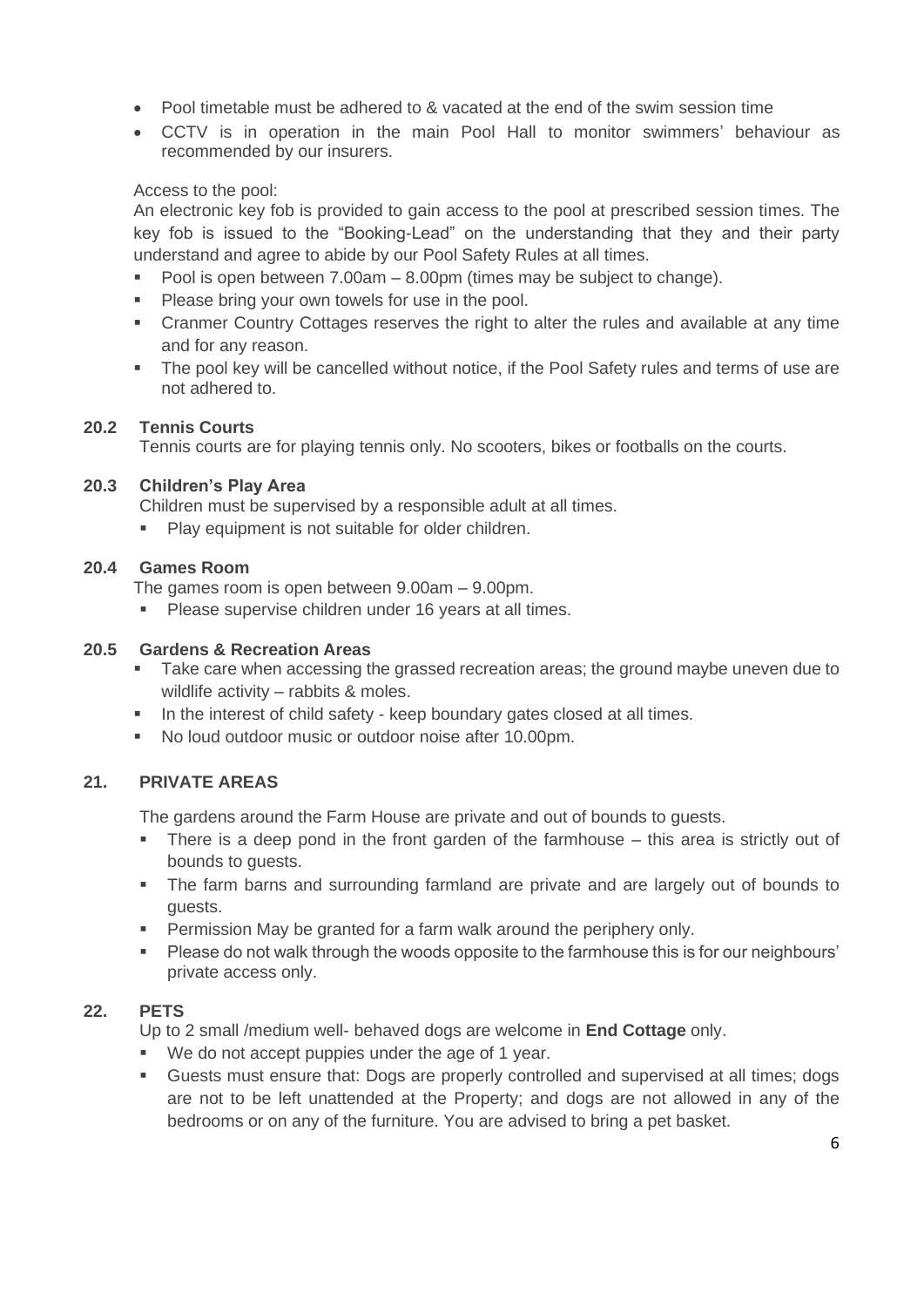- A booking which includes a dog(s) is taken on the condition that all flea and worming is up to date and we reserve the right for written evidence of such treatment.
- Dogs are not allowed anywhere on the main site.
- We do not allow other pets: cats, hamsters Guinea pigs etc.
- Pet owners are responsible for removing any evidence left behind by their pet and reimbursing Cranmer country cottages for any damage caused by a pet.
- Guests agree to Cranmer Country Cottages Additional Terms for Bringing Dogs to End Cottage.

### **22.1 REGISTERED GUIDE AND SUPPORT DOGS**

Registered guide and support dogs belonging to those with visual and hearing impairments are allowed in all properties even where the property description states that pets are not allowed.

**22.2** Guests with allergies should be aware that Cranmer Country Cottages cannot guarantee that a registered guide and/or support dog has not stayed in their chosen property nor can Cranmer Country Cottages accept any liability for any suffering which may occur as a result of such animals having been present. If this is a concern, please contact us for advice before making a booking.

### **23. LOST PROPERTY**

Please take all your belongings with you. If, when you arrive home, you notice something missing; please let us know as soon as possible. We are happy to return most items which will incur a minimum charge of £15.00. Please note, items not claimed within 28 days will be disposed of.

#### **24. RURAL WAY-OF-LIFE**

Our property is located in a rural area. Bats and other wildlife may be present around our property and in the grounds. Any disturbance caused to the guest should be reported immediately to the Office, by email or Out of Hours mobile number. Bats are a protected species and it is illegal to interfere with them or their habitat.

Flora and fauna: In rural areas, insects and other creatures are fairly common and not necessarily an indication of poor housekeeping standards. Whilst preventative action is always taken by the management, these creatures can never be eradicated completely

#### **25. FIREWORKS & CHINESE LANTERNS**

No Chinese lanterns to be lit under any circumstances. No fireworks *(Due to Livestock and drying arable crops).*

#### **26. DRONES**

Drones are not to be flown over any of our property or in the immediate neighbourhood for privacy reasons.

#### **27. ELECTRIC CARS & DEVICES**

We provide 2 x EV charging points in our lower car park. There are 2 x type 2 sockets, the supply is 7.2kW (32 amp). We do not provide rapid charging due to our limited electricity supply.

■ Cars must be charged using the UV charging points in the north car park.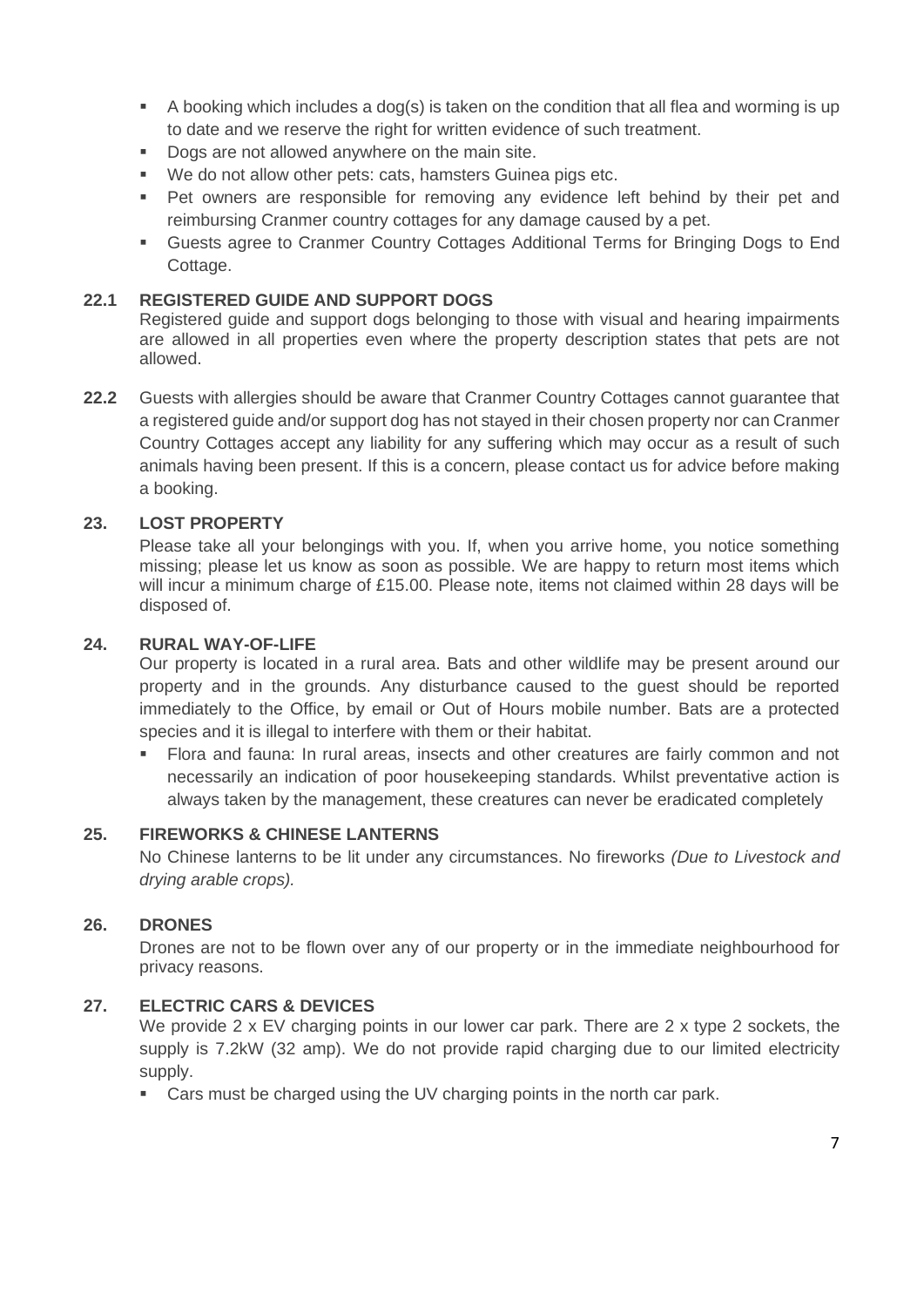- You must not charge your car from a standard 13 Amp plug within the property as this would be a Fire Risk.
- Any electrical devices you bring with you on holiday should always be in a safe condition. For devices such as electrical heaters, there could be a potential fire risk, so we ask you to discuss such devices with the Cranmer Country Cottages owners before arrival.
- Cranmer Country Cottages charge additional fees for EV charging.

# **28. GREEN BUSINESS**

- Cranmer Country Cottages have been a committed Green Tourism Business since 2009. For information on how we can work together to make lass impact on our surroundings please see our Green Information web page.
- We ask all guests to respect our rural natural environment and wildlife during their stay.
- Guests should switch off lights when not in use to promote energy saving.

# **29. COMPLAINTS PROCEDURE**

- Cranmer Country Cottages aim to provide a high level of customer service and want all of our guests to be completely happy with their holiday. Things do go wrong occasionally and without warning. In the unlikely event that there are any issues with the property, please get in touch with us as soon as possible so that we can do our best to put it right.
- We will make every effort to resolve the issue as soon as reasonably practicable.
- Compensation will not be considered for any complaints that are made after the hire has ended, or where the guest or "lead Booker" has denied Cranmer Country Cottages staff or owners the opportunity to investigate, address or remedy the issue during the Guests' stay.
- Mobile telephone reception is not good in our area. Please send us an email to [bookings@norfolk-luxury-cottages.co.uk](mailto:bookings@norfolk-luxury-cottages.co.uk) or drop into the office (Open 9.00 – 5.00 Monday – Friday).

## **COMPLIANCE**

- Breach of any of these Property Rules is a breach of Cranmer Country Cottages' Booking Terms and Conditions and
- **The Owner and Manager reserve the right to terminate permission to occupy and to evict** from Cranmer Country cottages property, any Guests or Visitors who refuse to follow these Property Rules or who cause a nuisance to other guests, neighbours' or other residents of the community.

## **EMERGENCY CONTACT**

- Owners live on site and are around most of the time. The office is open Monday to Friday 9.00am – 5.00pm.
- We cannot quarantee that someone will be available onsite 24/7.
- Lynne & John Johnson are usually around and contactable at weekends between 10.00 12.00 for emergencies only.
- Contact via email [bookings@norfolk-luxury-cottages.co.uk](mailto:bookings@norfolk-luxury-cottages.co.uk)